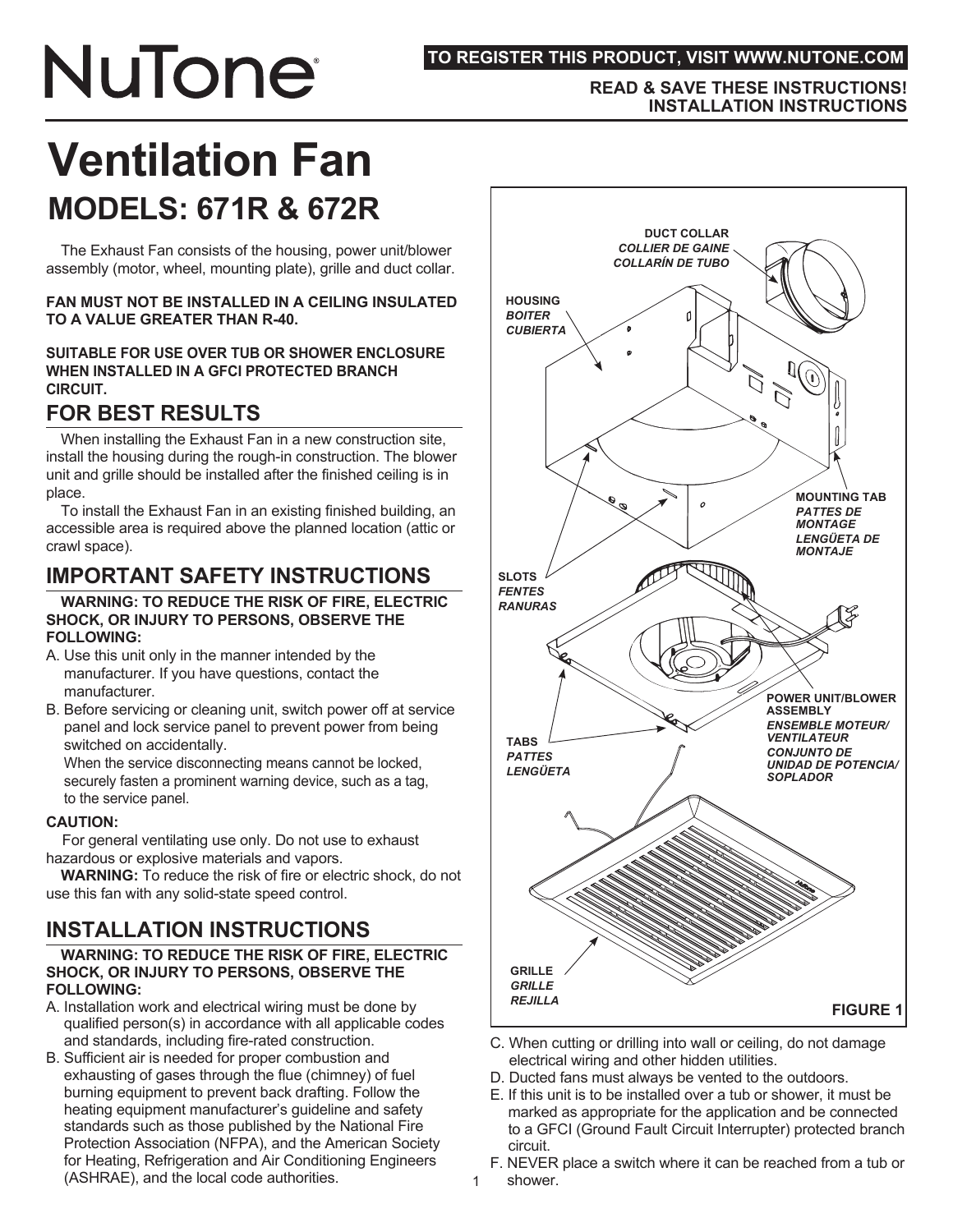## **PLANNING DUCTWORK AND WIRING**

#### **Ductwork**

- 1. Use 4" round duct.
- 2. Plan to run duct from discharge opening of fan to the outside. For best fan performance, make the duct run as short as possible and use a minimum number of elbows.
- 3. Use optional ducting accessories as required.

### **Wiring**

 Plan to run 120vAC house wiring (with ground) from the power source through a standard wall switch.

### **Preparation**

- 1. **Refer to Figure 1.** Remove blower/power unit assembly from the housing.
	- (a) Unplug the power unit.
	- (b) Remove the screw (located next to plug-in receptacle) which holds blower/power unit mounting plate in place. Do not misplace this screw.
	- (c) Lift the mounting plate at the end near the plug-in receptacle until blower wheel clears the scroll.
	- (d) Remove plate by pulling its tabs out of slots in the housing. Set blower/power unit aside until needed.
- 2. Remove one of the wiring knockouts from housing.

## **MOUNTING THE HOUSING**

#### **Mounting Using Mounting Tabs Refer to Figure 2.**

- 1. Locate fan housing next to ceiling joist.
- 2. Using wood screws (not provided) loosely attach the housing to ceiling joist through the keyhole slots in mounting tabs.
- 3. Adjust housing so that it will be flush with the finished ceiling. For the grille to fit properly, the housing's rim must not extend beyond finished ceiling surface.
- 4. When housing is properly adjusted, tighten screws in slots.

#### **Mounting Using Hanger Bars (hanger bars sold separately, order model HB4) Refer to Figure 3.**

- 1. Insert hanger bars in slots provided in housing.
- 2. Locate fan housing between joists so that the bottom of the housing is even with the planned finished ceiling. Extend the hanger bars to the joists.
- 3. Use screws or nails (not provided) to secure hanger bars to ceiling joists.

## **INSTALLING DUCTWORK**

- 1. **Refer to Figure 2.** Place duct collar over flanges at discharge opening of fan. Secure collar by snapping tabs into slots in flanges.
- 2. Run 4" round duct from outside to fan's discharge opening.
- 3. Connect duct to fan's duct collar.

## **WIRING**

#### **All wiring must comply with local codes and unit must be properly grounded.**

- 1. Run 120vAC house wiring (with ground) from wall switch to fan location.
- 2. Pull wire through access hole and into junction box.
- 3. **Refer to Figure 4.** Use approved wire nuts to connect house supply wires to fixture as follows: white to white; black to black. Connect green or bare ground wire to green ground lead.





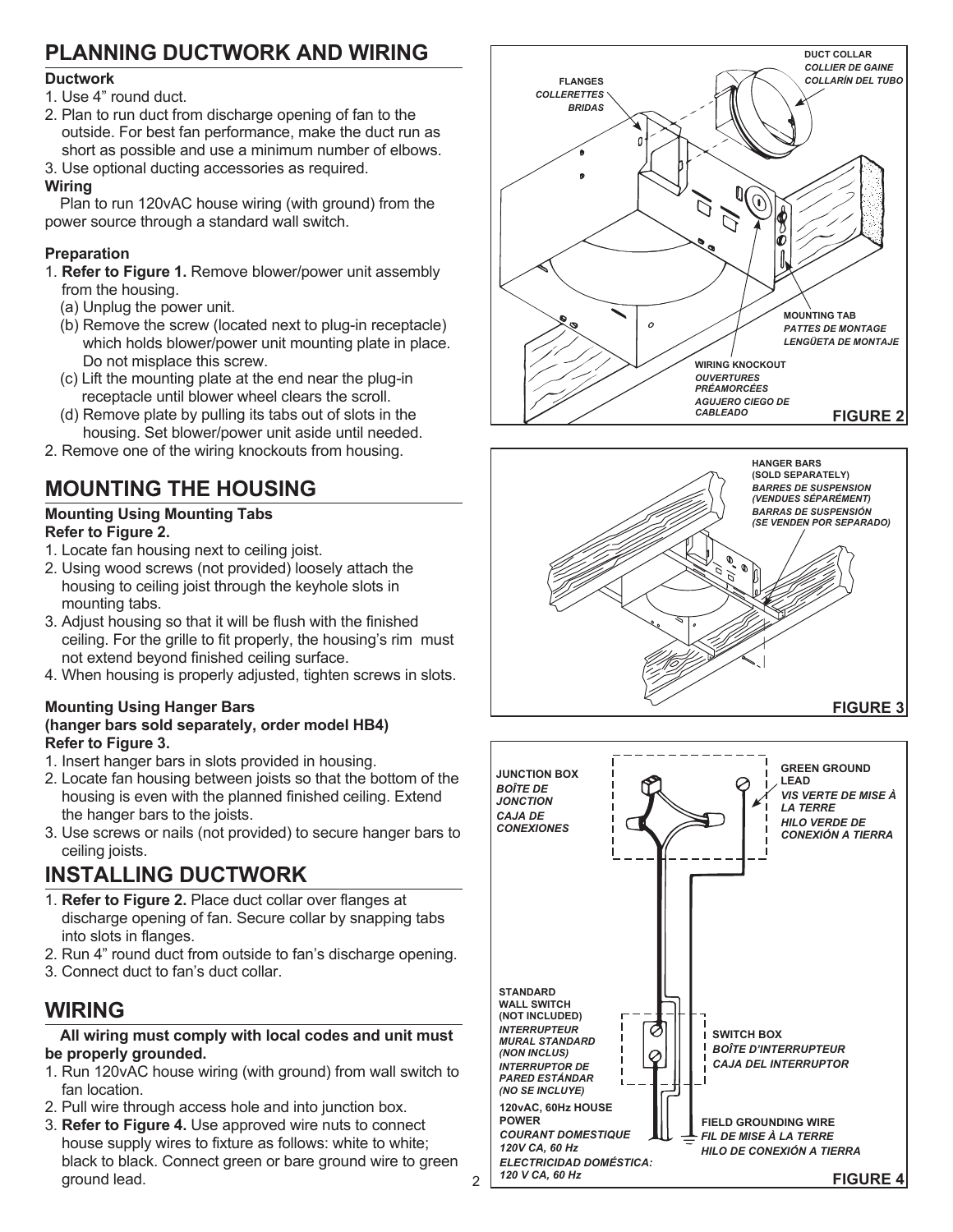## **POWER/BLOWER UNIT INSTALLATION**

- 1. Place power/blower unit into housing so that mounting plate's tabs insert into slots in housing.
- 2. Press other end of mounting plate down until it is firmly seated over scroll and plug-in receptacles.
- 3. Secure mounting plate to housing with provided screw.
- 4. **Refer to Figure 5.** Insert motor plug into junction box receptacle.

## **GRILLE INSTALLATION**

- 1. **Refer to Figure 6.** Squeezing grille's mounting springs together, insert springs into slots on both sides of the housing.
- 2. Press grille firmly into place against ceiling.

## **INSTALLATION IN EXISTING CONSTRUCTION**

Note: Installation in a finished house requires at least a small accessible area (attic or crawl space) above the planned installation location.

- 1. After determining desired location for fan, drill a small hole in the ceiling. Place a coat hanger or other stiff wire up through hole to help in locating from above.
- 2. Place fan housing on top of ceiling surface and use the housing as a template to mark area to be cut out.
- 3. After cutting out opening, mount housing in the opening using the hanger bars (sold separately), or mount directly to joist using mounting tabs.
	- A. Insert hanger bars in slots in housing.
	- B. Position housing in opening so that bottom of housing is flush with ceiling.
	- C. Use screws or nails (not provided) to secure hanger bars to ceiling joists.
	- D. Complete installation as described above.



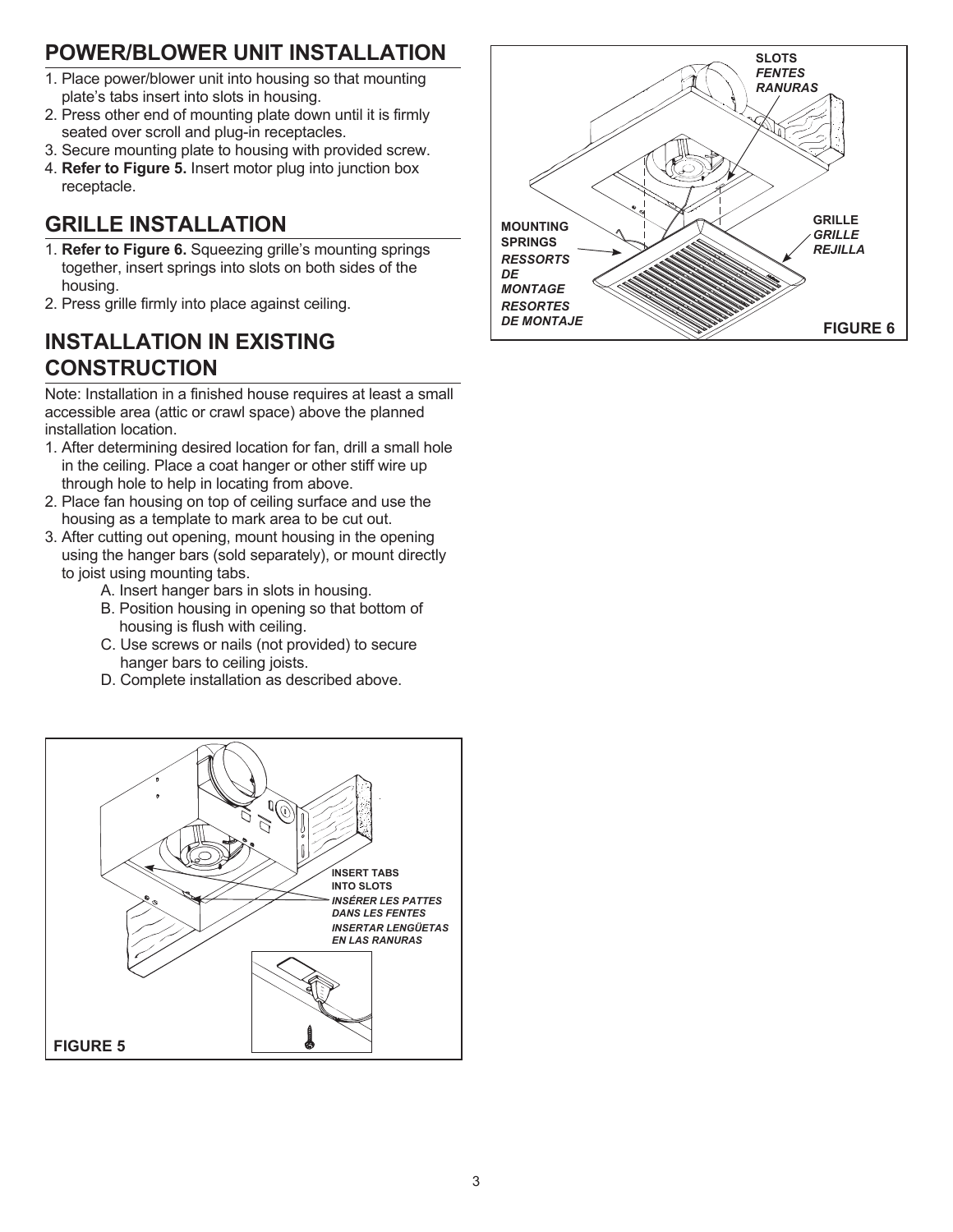#### One Year Limited Warranty

WARRANTY OWNER: Broan-NuTone warrants to the original consumer purchaser of its products that such products will be free from defects in materials or workmanship for a period of one (1) year from the date of original purchase. **THERE ARE NO OTHER WARRANTIES, EXPRESS OR IMPLIED, INCLUDING, BUT NOT LIMITED TO, IMPLIED WARRANTIES OF MERCHANTABILITY OR FITNESS FOR A PARTICULAR PURPOSE.** 

**During this one year period,** Broan-NuTone will, at its option, repair or replace, without charge, any product or part which is found to be defective under normal use and service. THIS WARRANTY DOES NOT EXTEND TO FLUORESCENT LAMP STARTERS OR TUBES, FILTERS, DUCT, ROOF CAPS, WALL CAPS AND OTHER ACCESSORIES FOR DUCTING. This warranty does not cover (a) normal maintenance and service or (b) any products or parts which have been subject to misuse, negligence, accident, improper maintenance or repair (other than by Broan-NuTone), faulty installation or installation contrary to recommended installation instructions.

The duration of any implied warranty is limited to the one year period as specified for the express warranty. Some states do not allow limitation on how long an implied warranty lasts, so the above limitation may not apply to you.

**BROAN-NUTONE'S OBLIGATION TO REPAIR OR REPLACE, AT BROAN-NUTONE'S OPTION, SHALL BE THE PURCHASER'S SOLE AND EXCLUSIVE REMEDY UNDER THIS WARRANTY. BROAN-NUTONE SHALL NOT BE LIABLE FOR INCIDENTAL, CONSEQUENTIAL OR SPECIAL DAMAGES ARISING OUT OF OR IN CONNECTION WITH PRODUCT USE OR PERFORMANCE.** Some states do not allow the exclusion or limitation of incidental or consequential damages, so the above limitation or exclusion may not apply to you. This warranty gives you specific legal rights, and you may also have other rights, which vary from state to state. This warranty supersedes all prior warranties.

**WARRANTY SERVICE: To qualify for warranty service, you must (a) notify Broan-NuTone at the address or telephone number below, (b) give the model number and**  part identification and (c) describe the nature of any defect in the product or part. At the time of requesting warranty service, you must present evidence of the original **purchase date.** 

Date of Installation

Builder or Installer Model No. and Product Description

**IF YOU NEED ASSISTANCE OR SERVICE - CONTACT:**

Broan-NuTone LLC Hartford, Wisconsin www.nutone.com 888-336-3948 Broan-NuTone Canada Mississauga, Ontario www.nutone.ca 877-896-1119 Rev. 08/2007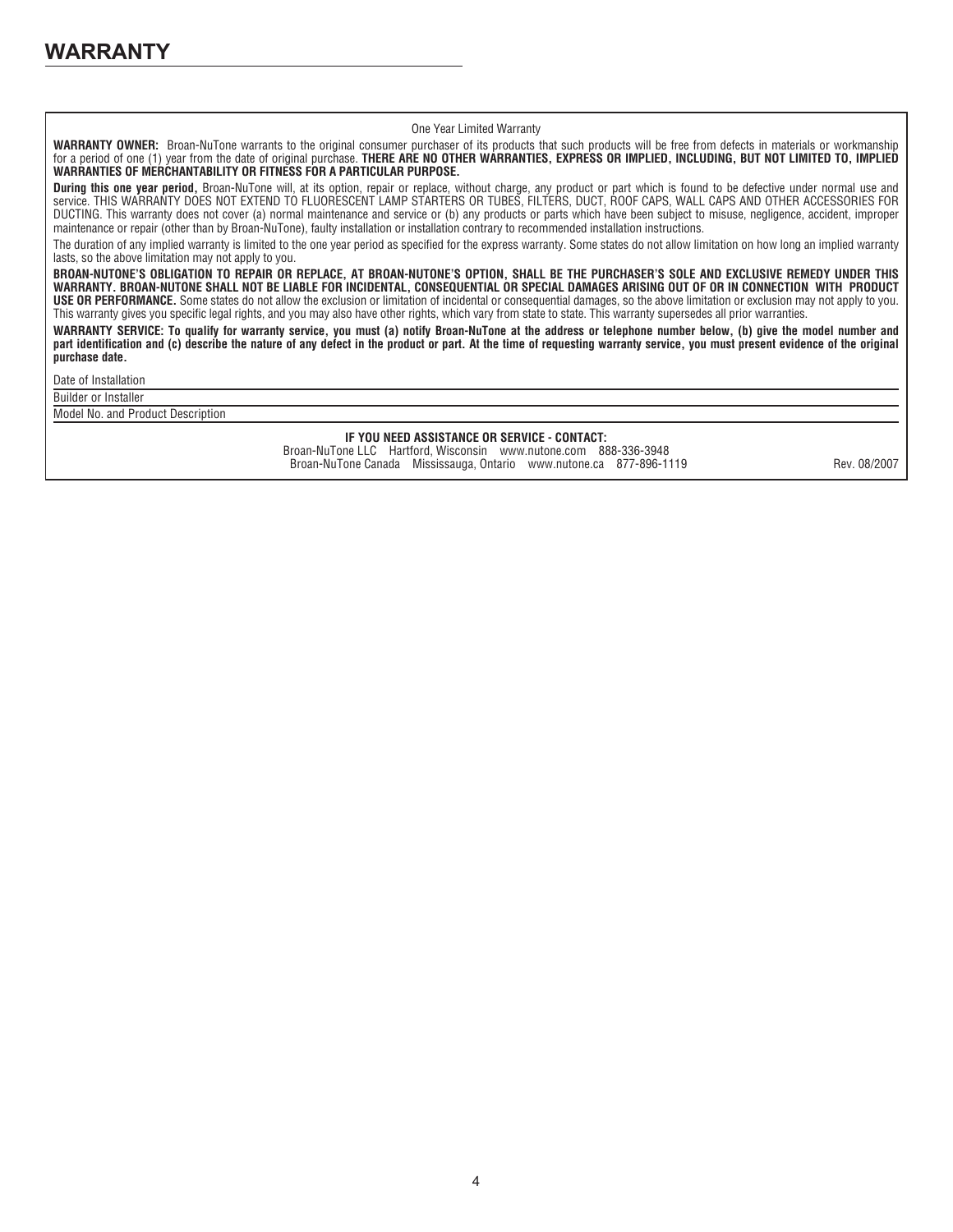# **NuTone**

## **Ventilateur de ventilation MODÈLES : 671R et 672R**

 Le ventilateur comprend : le boîtier, le bloc-moteur (moteur, aubes, plaque de montage), la grille et le collier de conduit.

**LE VENTILATEUR NE DOIT PAS ÊTRE INSTALLÉ DANS UN PLAFOND À ISOLATION THERMIQUE SUPÉRIEURE À R-40.**

**UTILISATION POSSIBLE AU-DESSUS D'UNE BAIGNOIRE OU D'UNE DOUCHE LORSQUE RELIÉ À UN CIRCUIT PORTÉGÉ PAR DISJONCTEUR DIFFÉRENTIEL.**

## **POUR DE MEILLEURS RESULTATS**

 Lors de l'installation du ventilateur dans une construction neuve, installer le boîter avant de procéder aux finitions. Le bloc-moteur et la grille doivent être installés après la finition du plafond.

 Pour installer le ventilateur dans une construction ancienne, un espace accessible au-dessus de l'emplacement choisi pour l'installation est exigé (grenier ou combles).

## **IMPORTANTES DIRECTIVES DE SÉCURITÉ**

#### **AVERTISSEMENT : POUR RÉDUIRE LES RISQUES D'INCENDIE, DE CHOCS ÉLECTRIQUES OU DE BLESSURES, RESPECTER CE QUI SUIT :**

- A. N'utiliser cet appareil que de la manière prévue par le fabricant. Pour toute question, communiquer avec le fabricant.
- B. Avant de faire l'entretien ou le nettoyage de l'appareil, couper le courant au panneau électrique et verrouiller ce dernier pour éviter que le courant ne soit remis accidentellement.

Si l'interrupteur ne peut être verrouillé, placer un avertissement clairement visible, par exemple une étiquette, sur le panneau électrique.

#### **ATTENTION :**

Cet appareil ne doit servir qu'à la ventilation générale. Ne pas l'utiliser pour l'évacuation de matières ou de vapeurs dangereuses ou explosives.

 **AVERTISSEMENT :** Pour réduire les risques d'incendie ou de choc électrique, ne pas utiliser de commande électronique de vitesse avec ce ventilateur.

## **DIRECTIVES D'INSTALLATION**

#### **AVERTISSEMENT : POUR RÉDUIRE LES RISQUES D'INCENDIE, DE CHOC ÉLECTRIQUE OU DE BLESSURES, RESPECTER CE QUI SUIT :**

- A. Les travaux d'installation et d'électricité doivent être confiés à des personnes qualifiées, conformément aux normes et aux codes en vigueur, notamment en ce qui concerne les normes de protection contre les incendies.
- B. Pour éviter les retours d'air, les appareils de chauffage doivent avoir suffisamment d'air pour assurer une combustion et une évacuation appropriées des gaz. Suivre les directives du fabricant de l'appareil de chauffage ainsi que les normes de sécurité édictées par des organismes comme la National Fire Protection Association (NFPA), l'American Society for Heating, Refrigeration and Air Conditioning Engineers ou les organismes de réglementation locaux.
- C. Lorsque les murs et plafonds sont percés, éviter d'endommager les fils électriques et les autres canalisations.
- D. Les ventilateurs dotés de conduits doivent toujours être raccordés à l'extérieur.
- E. Si cet appareil doit être installé au-dessus d'une baignoire ou d'une cabine de douche, il doit être identifié comme convenant à une telle installation.
- F. NE JAMAIS placer un interrupteur à la portée d'une personne qui se trouverait dans la baignoire ou la douche.

## **PRÉPARATION DES CONDUITS ET DU CÂBLAGE**

### **Conduits**

- 1. Utiliser un conduit rond de 10 cm (4 po).
- 2. Prévoir le parcours des conduits pour évacuation à l'extérieur. Pour de meilleures performances, s'arranger pour que le conduit soit aussi court que possible et utiliser un minimum de coudes.
- 3. Utiliser les accessoires de conduit NuTone en option.

#### **Câblage**

 Amener un câble de 120 V CA (avec terre) de la source de courant en passant par un interrupteur mural standard.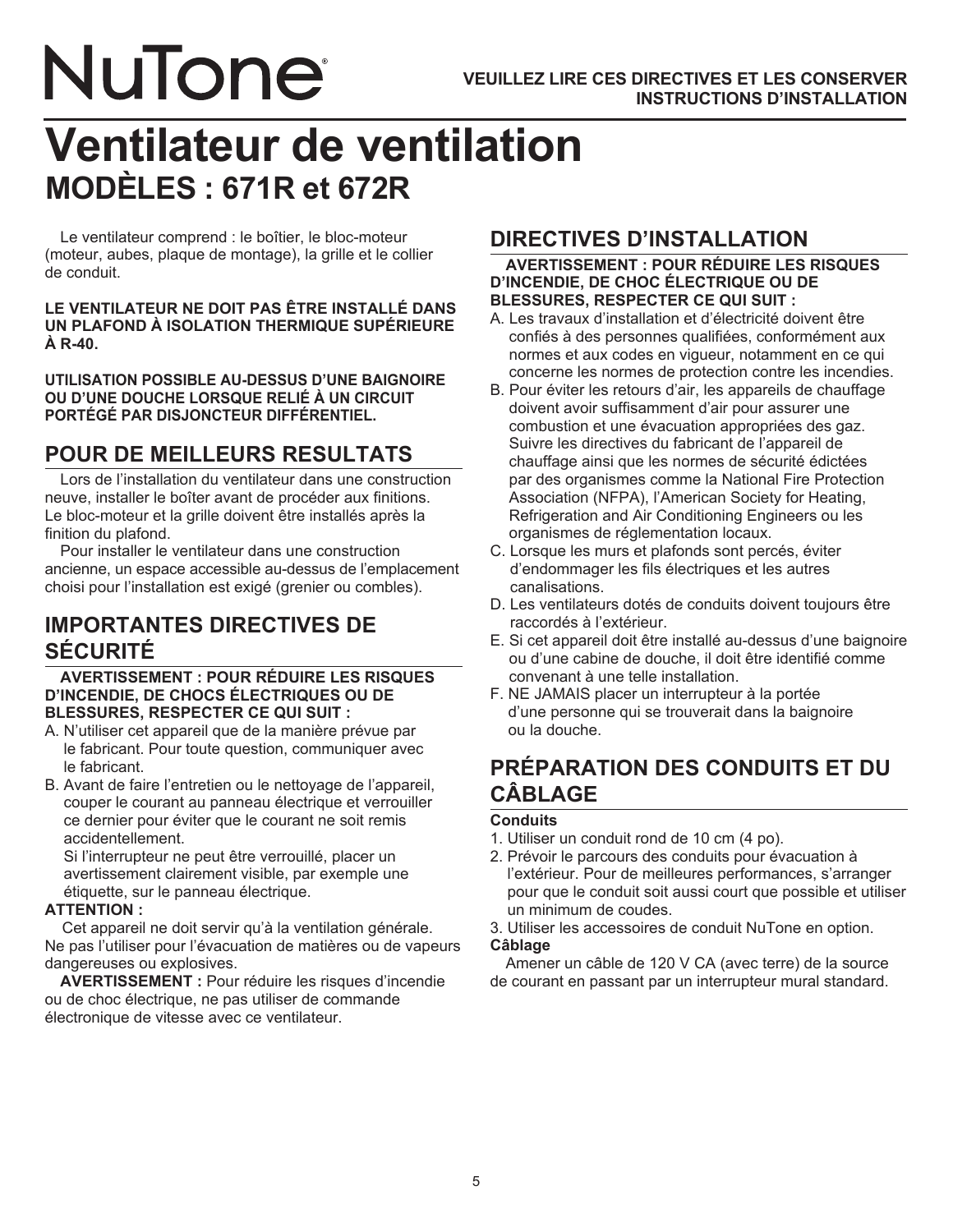## **Préparation**

- 1. **Voir Figure 1.** Enlever le moteur du boîtier.
	- (a) Débrancher le moteur.
	- (b) Enlever et conserver la vis (placée près de la prise de branchement) qui retient la plaque de montage du moteur en place.
	- (c) Soulever la plaque de montage du côté de la prise de branchement jusqu'à ce que les aubes du ventilateur dégagent le rebord.
	- (d) Enlever la plaque en tirant ses pattes hors des fentes du boîtier. Mettre le moteur de côté.
- 2. Enlever une des ouvertures préamorcées pour le câblage.

## **MONTAGE DU BOÎTIER**

#### **Utilisation des fixations de montage Voir Figure 2.**

- 1. Positionner le boîtier à côté d'une traverse de plafond.
- 2. Utiliser des vis à bois (non fournies) afin de fixer librement le boîtier sur une traverse du plafond au moyen des fentes des fixations de montage.
- 3. Ajuster le boîtier afin de le positionner au ras du plafond fini.
- 4. Lorsque l'habitacle est bien positionné, visser les vis des fentes.

#### **Utilisation de barres de suspension (Les barres de suspension sont vendues séparément; commander le modèle HB4)**

#### **Voir Figure 3.**

- 1. Insérer les barres de suspension dans les fentes situées sur le boîtier.
- 2. Positionner le boîtier de ventilation entre les traverses du plafond afin que le dessous du boîtier du ventilateur soit au ras du plafond fini.
- 3. Utiliser des vis ou des clous pour fixer les supports de montage sur les traverses du plafond.

## **INSTALLATION DES CONDUITS**

- 1. **Voir Figure 2.** Placer le collier de conduit sur les collerettes à l'ouverture d'évacution du ventilateur. Fixer le collier en pressant les pattes dans les fentes des collerettes.
- 2. Faire passer un conduit rond de 10 cm (4 po) de l'ouverture d'évacuation du ventilateur à l'extérieur.
- 3. Raccorder le conduit au collier de conduit du ventilateur.

## **CÂBLAGE**

#### **Tout le câblage doit respecter les règlements locaux et le ventilateur doit être convenablement relié à la terre.**

- 1. Amener un câble de 120 V CA (avec fil de terre) de l'interrupteur mural à l'emplacement du ventilateur.
- 2. Tirer le câble par le trou d'accès jusque dans la boîte de ionction.
- 3. **Voir Figure 4.** Utiliser des connecteurs agréés pour raccorder les câbles d'alimentation générale aux fils de l'appareil : le blanc avec le blanc, le noir avec le noir. Raccorder le fil de terre vert ou nu à la vis verte de mise à la terre.

## **INSTALLATION DU MOTEUR**

- 1. Placer le moteur dans le boîtier de sorte que les pattes de la plaque de montage s'insèrent dans les fentes du boîtier.
- 2. Apuyer sur l'autre extrémité de la plaque de montage pour la faire descendre jusqu'à ce qu'elle soit bien installée au-dessus du rebord et des prises de branchement.
- 3. Visser la plaque de montage au boîtier.
- 4. **Voir Figure 5.** Insérer la fiche du moteur dans la prise de la boîte de jonction.

## **INSTALLATION DE LA GRILLE**

- 1. **Voir Figure 6.** En comprimant les ressorts de montage de la grille, les insérer dans les fentes des deux côtés du boîtier.
- 2. Appuyer fermement sur la grille pour qu'elle vienne contre le plafond.

## **INSTALLATION DANS UNE CONSTRUCTION EXISTANTE**

Remarque : L'installation dans une maison déjà terminée demande au moins un petit espace accessible au-dessus du lieu d'installation choisi (grenier ou combles).

- 1. Après avoir déterminé l'emplacement du ventilateur percer un petit trou dans le plafond.
- 2. Placer le boîtier du ventilateur sur la surface du plafond et l'utiliser comme gabarit pour marquer les limites de la découpe.
- 3. Après avoir fait l'ouverture, fixer le boîtier dans l'ouverture en utilisant les barres de suspension (vendues séparément) ou le fixer directement aux solives au moyen des fixations de montage.
	- A. Introduire les barres de suspension dans les ouvertures du boîtier.
	- B. Positionner le boîtier dans l'ouverture afin que le bas de celui-ci soit au ras du plafond.
	- C. Utiliser des vis ou des clous (non fournies) afin de fixer les barres de suspension sur les traverses du plafond.
	- D. Finir l'installation tel qu'expliqué ci-dessus.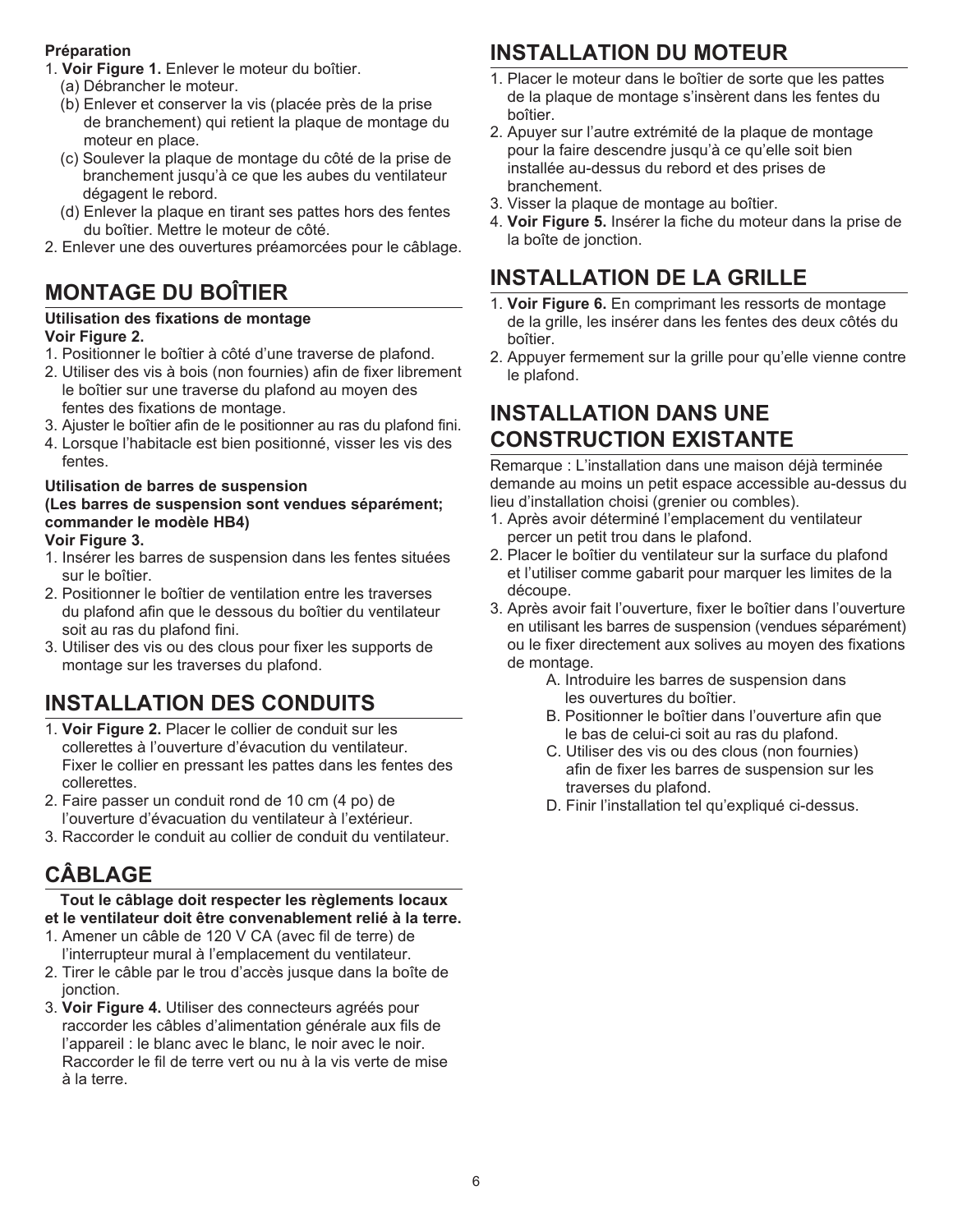#### Garantie limitée d'un an

**GARANTIE DU PROPRIÉTAIRE:** Broan-NuTone garantie à l'acheteur original de ses produits que ces derniers seront exmpts de tout défaut de matériaux et de fabrication pour une période d'un (1) an à compter de la date d'acha. **AUCUNE AUTRE GARANTIE, IMPLICITE OU EXPRESSE, N'EST DONNÉE, Y COMPRIS, MAIS SANS S'Y LIMITER, GARANTIE DE MARCHANDIBILITÉ OU D'ADAPTATION À UN USAGE PARTICULIER.**

Pendant cette période d'un an, Broan-NuTone procédera au remplacement ou à la réparation sans aucuns frais, mais à sa propre discrétion, de tout produit ou pièce jugé défectueux dans le cadre d'une utilisation normale. CETTE GARANATIE NE VISE PAS LES DISPOSITIFS D'AMORCAGE NI LES TUBES DES LUMINAIRES FLUORESCENTS. Cette garantie ne couvre pas (a) l'entretien et le service courants ni (b) les produits et les pièces ayant fait l'objet du'n usage abusif, de négligence, d'un accident, d'un entretien ou d'une réparation non appropriée (par du personnel non autorisé par Broan-NuTone) d'une mauvaise installation ou d'une installation non conforme aux directives d'installation fournies.

La durée de toute garantie implicite est limitée à la période de deux ans précisée pour la garantie expresse. Certains états ne reconnaissent pas les restrictions relatives à la durée des garanties implicites; il se pourrait donc que cette restriction ne s'applique pas dans votre cas.

**LE REMPLACEMENT OU LA RÉPARATION PAR BROAN-NUTONE, À SA PROPRE DISCRÉTION, DE TOUT PRODUIT OU PIÈCE DÉFECTUEUX CONSTITUE LE SEUL REMÈDE DE L'ACHETEUR EN VERTU DE CETTE GARANTIE. BROAN-NUTONE NE PEUT ÊTRE TENUE RESPONSABLE DES DOMMAGES INDIRECTS, CONSÉCUTIFS OU SPÉCIAUX ATTRIBUABLES À UTILISATION OU AU RENDEMENT DU PRODUIT.** Certains états ne reconnaissent pas les restrictions ni les exclusions relatives aux dommages indirects, consécutifs ou spéciaux; il se pourrait donc que cette restriction ne s'applique pas dans votre cas. La présente garantie vous accorde des droits spécifiques, mais vous pourriez aussi avoir d'autres droits en fonction de l'état dans lequel vous résidez. Cette garantie remplace toute autre garantie donnée précédement.

**SERVICE SOUS GRANTIE: Pour être admissible au service sous garantie, vous devez (a) aviser Broan-NuTone, à l'adresse ou au numéro de téléphone ci-dessous, (b) fournir le numéro du modèle et la description de la pièce et (c) décrire la nature défaut de la pièce ou du produit. Au moment de la demande de service sous garantie, vous devez fournir une preuve de la date d'achat originale.**

#### Date d'installation

#### Entrepeneur ou installateur

N° de modèle et description du produit

**POUR OBTENIR DE L'ASSITANCE OU DU SERVICE - CONTACTEZ:** Broan-NuTone LLC Hartford, Wisconsin www.nutone.com 888-336-3948 Broan-NuTone Canada Mississauga, Ontario www.nutone.ca 877-896-1119 Rev. 08/2007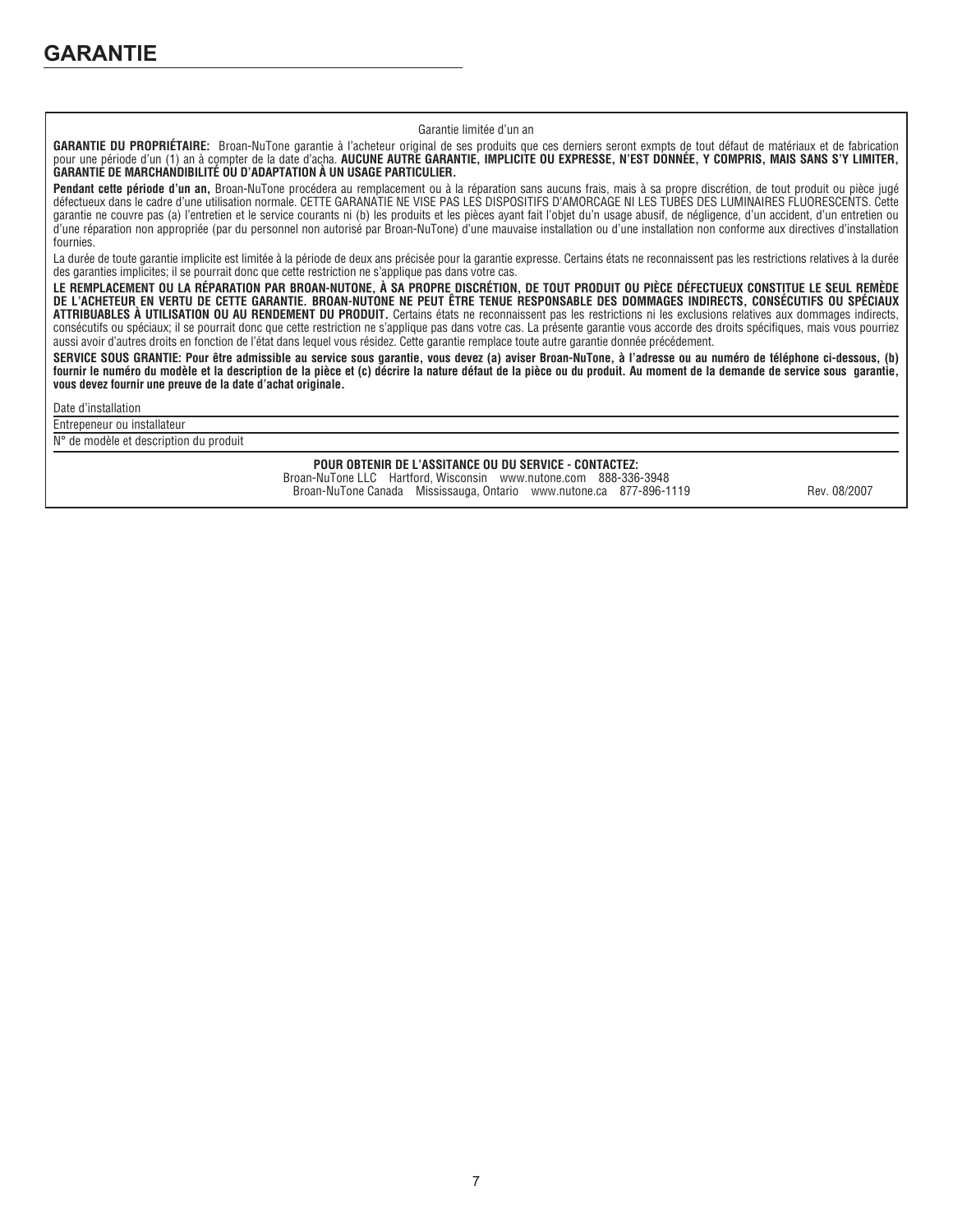# **NuTone**

## **Ventilador de ventilación MODELOS: 671R Y 672R**

 El ventilador de extracción consta de los siguientes componentes: cubierta, conjunto de unidad de potencia/soplador (motor, rueda, placa de montaje), rejilla y collarín de tubo.

#### **NO SE DEBE INSTALAR EL VENTILADOR EN UN TECHO QUE TENGA UN VALOR DE AISLAMIENTO SUPERIOR A R-40.**

**SE PUEDE INSTALAR ESTE PRODUCTO SOBRE UNA DUCHA O TINA SIEMPRE QUE SE CONECTE A UN CIRCUITO SECUNDARIO PROTEGIDO POR UN GFCI (INTERRUPTOR ACCIONADO POR PÉRDIDA DE CONEXIÓN A TIERRA).**

## **PARA LOGRAR RESULTADOS ÓPTIMOS**

 Cuando vaya a instalar el ventilador de extracción en una construcción nueva, monte la cubierta durante la etapa preliminar de instalación de la estructura de la construcción. La unidad del soplador y la rejilla deben instalarse después de que esté en su sitio el techo terminado.

 Para instalar el ventilador de extracción en una construcción finalizada, se requiere un área accesible sobre el lugar de instalación deseado (ático o espacio entresuelos).

## **INSTRUCCIONES IMPORTANTES DE SEGURIDAD**

#### **ADVERTENCIA: PARA REDUCIR EL RIESGO DE INCENDIOS, DESCARGAS ELÉCTRICAS O LESIONES PERSONALES, OBSERVE LAS SIGUIENTES INDICACIONES:**

- A. Use la unidad sólo de la manera indicada por el fabricante. Si tiene preguntas, comuníquese con el fabricante.
- B. Antes de dar servicio o limpiar la unidad, interrumpa el suministro eléctrico en el panel de servicio y bloquee el panel de servicio para evitar que la electricidad se active accidentalmente. Cuando no sea posible bloquear los medios de desconexión del servicio, fije firmemente una señal de advertencia (tal como una etiqueta) en un lugar visible del panel de servicio.

#### **PRECAUCIÓN:**

Sólo para usarse como medio de ventilación general. No debe usarse para la extracción de materiales ni vapores peligrosos o explosivos.

 **ADVERTENCIA:** Para reducir el riesgo de incendio o de descargas eléctricas, no use este ventilador con ningún dispositivo de control de velocidad de estado sólido.

## **INSTRUCCIONES DE INSTALACIÓN**

#### **ADVERTENCIA: PARA REDUCIR EL RIESGO DE INCENDIOS, DESCARGAS ELÉCTRICAS O LESIONES PERSONALES, OBSERVE LAS SIGUIENTES PRECAUCIONES:**

- A. Una o más personas calificadas deben realizar el trabajo de instalación y el cableado eléctrico, de acuerdo con todos los códigos y normas correspondientes, incluso los códigos y normas de construcción específicos para incendios.
- B. Se necesita suficiente aire para que se lleve a cabo una combustión adecuada y la descarga de los gases a través del tubo de humos (chimenea) del equipo quemador de combustible, a fin de evitar las contracorrientes. Siga las directrices y las normas de seguridad del fabricante del equipo de calentamiento tales como las publicadas por la Asociación Nacional de Protección contra Incendios (National Fire Protection Association, NFPA), la Sociedad Americana de Ingenieros de Calefacción, Refrigeración y Aire Acondicionado (American Society for Heating, Refrigeration and Air Conditioning Engineers, ASHRAE) y los códigos de las autoridades locales.
- C. Al cortar o perforar a través de la pared o del techo, tenga cuidado de no dañar el cableado eléctrico ni otros servicios ocultos.
- D. Los ventiladores entubados deben siempre conectarse hacia el exterior.
- E. Si se va a instalar esta unidad sobre una tina o ducha, debe estar marcada como apropiada para esta aplicación y conectarse a un GFCI (interruptor accionado por pérdida de conexión a tierra) en un circuito de derivación protegido.
- F. No coloque NUNCA un interruptor en un lugar alcanzable desde una tina o ducha.

## **PLANIFICACIÓN DEL SISTEMA DE TUBERÍA Y CABLEADO**

#### **Sistema de tubería**

- 1. Utilice un tubo redondo de 4 pulgadas (10 cm).
- 2. Planee pasar el tubo desde la abertura de descarga del ventilador al exterior. Para conseguir el mejor rendimiento del ventilador, haga el tramo de tubería lo más corto posible y con el menor número de codos necesario.

#### 3. Si es necesario, utilice accesorios de tubería opcionales. **Cableado**

 Planifique hacer pasar el cableado de 120 V CA de la casa (con conexión a tierra) desde la fuente de alimentación a través de un interruptor de pared.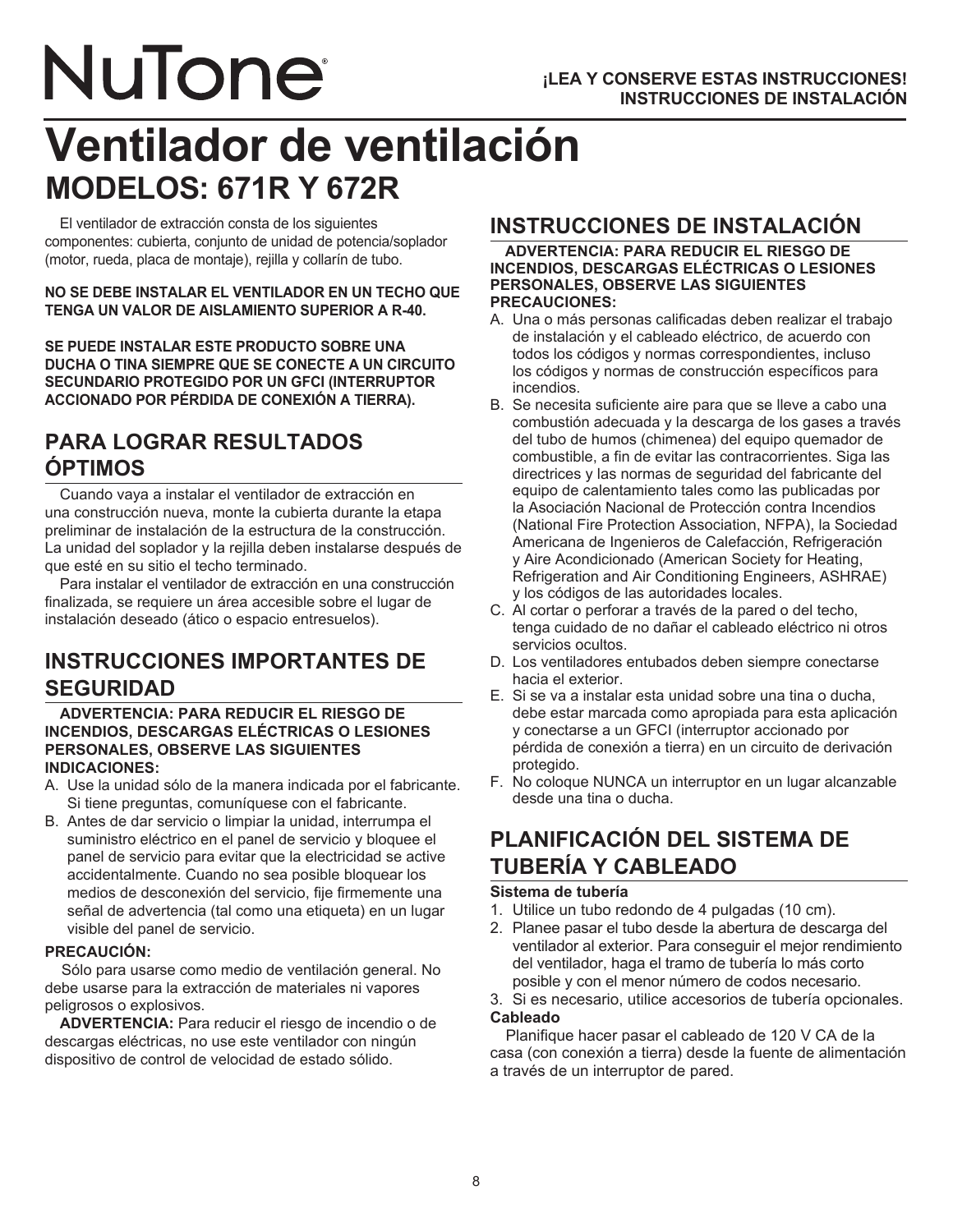### **Preparación**

- 1. **Consulte la figura 1.** Retire el conjunto del soplador/ unidad de potencia de la cubierta.
	- (a) Desenchufe la unidad de potencia.
	- (b) Saque el tornillo (situado al lado del receptáculo enchufable) que sostiene la placa de montaje del conjunto de unidad de potencia/soplador en su sitio. ¡No pierda el tornillo!
	- (c) Levante la placa de montaje en el extremo cerca del receptáculo enchufable hasta que la rueda del soplador se separe de la espiral.
	- (d) Quite la placa tirando de las lengüetas para sacarlas de la cubierta. Ponga aparte el conjunto de unidad de potencia/soplador hasta que lo necesite.
- 2. Quite uno de los agujeros ciegos de cableado de la cubierta.

## **MONTAJE DE LA CUBIERTA**

#### **Montaje con las lengüetas de montaje Consulte la figura 2.**

- 1. Coloque la cubierta del ventilador junto a la vigueta del techo.
- 2. Con tornillos para madera (no se suministran) fije holgadamente la cubierta a la vigueta del techo a través de las ranuras bocallave de las lengüetas de montaje.
- 3. Ajuste la cubierta de tal manera que esté al ras del techo acabado. Para que la rejilla encaje bien, el borde de la cubierta no debe extenderse más allá de la superficie acabada del techo.
- 4. Cuando la cubierta esté bien ajustada, apriete los tornillos en las ranuras.

#### **Montaje con barras de suspensión**

#### **(las barras de suspensión se venden por separado; al hacer el pedido, debe especificarse el modelo HB4) Consulte la figura 3.**

- 1. Inserte las barras de suspensión en las ranuras de la cubierta.
- 2. Coloque la cubierta del ventilador entre las viguetas, de manera que la parte inferior de la cubierta esté al ras del techo acabado. Extienda las barras de suspensión hasta las viguetas.
- 3. Sujete las barras de suspensión a las viguetas de techo con tornillos o clavos (no se suministran).

## **INSTALACIÓN DEL SISTEMA DE TUBERÍA**

- 1. **Consulte la figura 2.** Coloque el collarín del tubo sobre las bridas en la abertura de descarga del ventilador. Fije el collarín encajando las lengüetas en las ranuras de las bridas.
- 2. Pase el tubo redondo de 4 pulgadas (10 cm) desde la abertura de descarga del ventilador.
- 3. Conecte el tubo al collarín de tubo del ventilador.

## **CABLEADO**

 **Todo el cableado debe cumplir con los códigos locales y la unidad debe estar puesta a tierra adecuadamente.**

- 1. Tienda el cableado de 120 V CA doméstico (con conexión a tierra) desde el interruptor de pared hasta la ubicación del ventilador.
- 2. Pase el cable por el orificio de acceso y hacia la caja de conexiones.
- 3. **Consulte la figura 4.** Con tuercas para cables aprobadas, conecte los cables de alimentación de la casa al dispositivo de la siguiente manera: blanco a blanco; negro a negro. Conecte el cable verde o cable de tierra desnudo al hilo verde de conexión a tierra.

## **INSTALACIÓN DEL CONJUNTO DE UNIDAD DE POTENCIA/SOPLADOR**

- 1. Coloque la unidad de potencia/soplador en la cubierta de manera que las lengüetas de la placa de montaje se inserten en las ranuras de la cubierta.
- 2. Presione el otro extremo de la placa de montaje hasta asentarla firmemente sobre la espiral y los receptáculos enchufables.
- 3. Fije la placa de montaje a la cubierta con el tornillo suministrado.
- 4. **Consulte la figura 5.** Inserte el enchufe del motor en el receptáculo de la caja de conexiones.

## **INSTALACIÓN DE LA REJILLA**

- 1. **Consulte la figura 6.** Comprima entre sí los resortes de montaje de la rejilla e introdúzcalos en las ranuras de ambos lados de la cubierta.
- 2. Presione la rejilla firmemente hasta que encaje en su sitio en el techo.

## **INSTALACIÓN EN CONSTRUCCIONES EXISTENTES**

Nota: Para instalar el ventilador en una casa terminada es necesario disponer como mínimo de una pequeña área accesible sobre el lugar de instalación deseado (ático o espacio entresuelos).

- 1. Una vez elegida la zona donde se instalará el ventilador, perfore un pequeño orificio en el techo. Meta un gancho de ropa u otro alambre rígido por el orificio para ayudar a encontrarlo desde arriba.
- 2. Coloque la cubierta del ventilador en la parte superior de la superficie del techo y utilice la cubierta como una plantilla para marcar el área que se va a cortar.
- 3. Una vez hecho el corte, coloque la cubierta en la abertura mediante las barras de suspensión (se venden aparte), o móntela directamente en la vigueta mediante las lengüetas de montaje.
	- A. Inserte las barras de suspensión en las ranuras de la cubierta.
	- B. Coloque la cubierta en la abertura cuidando de que la parte inferior de la cubierta quede al ras con el techo.
	- C. Fije las barras de suspensión a las viguetas de techo con tornillos o clavos (no se suministran).
	- D. Finalice la instalación siguiendo las indicaciones anteriores.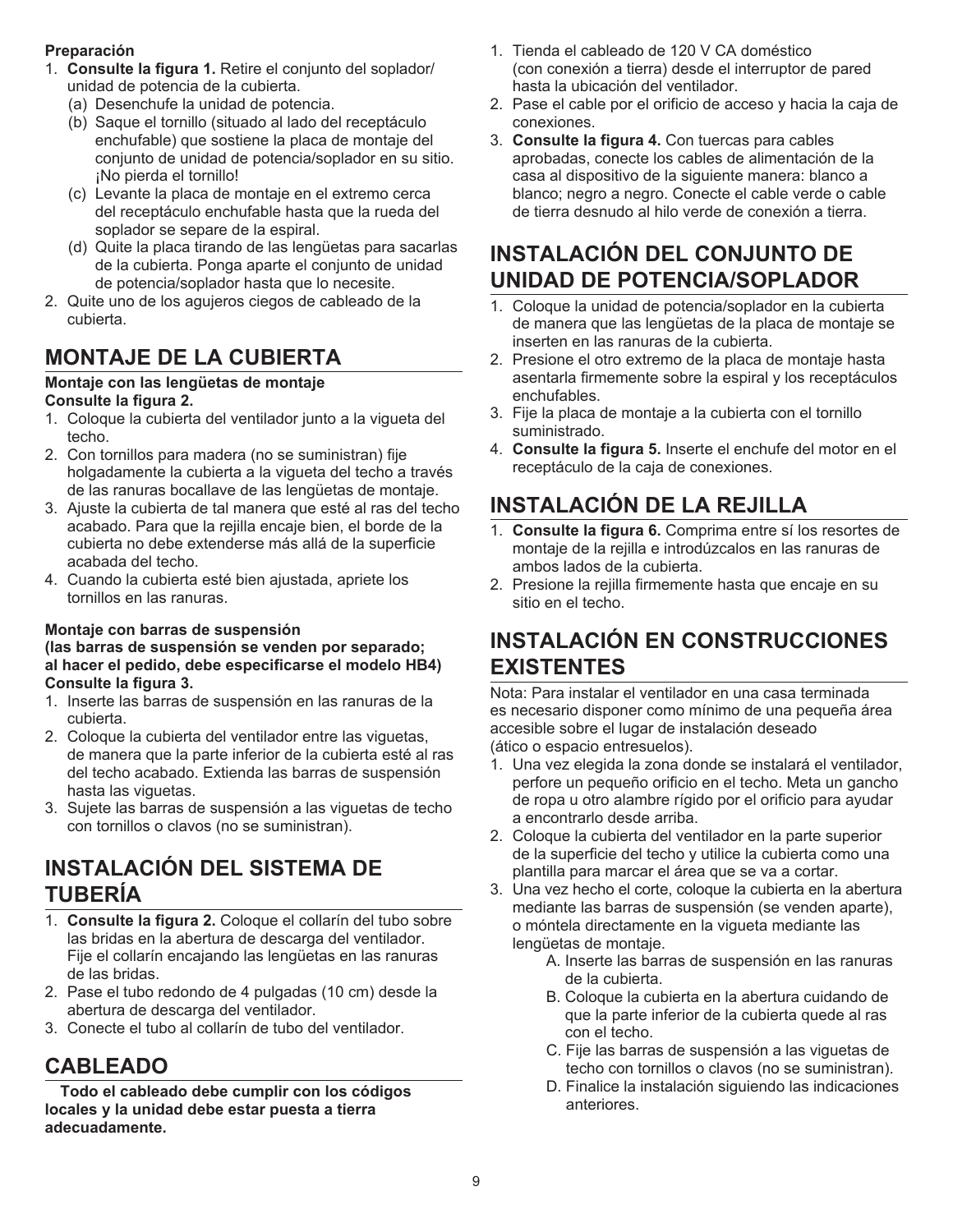#### Garantia Limitada de un Año

GARANTÍA DEL PROPIETARIO: Broan-NuTone garantiza al comprador consumidor original de sus productos, por el período de un (1) año desde la fecha original de compra, que tales productos están libres de defectos en material y mano de obra. **NO HAY OTRAS GRANTÍAS, EXPRESADOS O SOBREENTENDIDAS, INCLUYENDO, PERO NO LIMITADAS A, GRANTÍAS NO EXPRESADAS DE MERCHNTIBILIDAD O ADAPTABLES A UN PROPÓSITO EN PARTICULAR.** 

Durante este período de un año, Broan-NuTone reparará o reemplazará a su opción y sin costo, cualquier producto o parte que se encuentre defectuoso bajo condiciones normales de uso y servicio. ESTA GARANTÍA NO CUBRE A LOS ARRANCADORES PARA LÁMPARAS FLUORESCENTES O A LOS TUBOS FLUORESCENTES, FILTROS, DUCTOS, TAPAS DE TECHO, TAPAS DE PARED Y OTROS ACCESORIOS PARA CANALIZACIÓN. Esta granatía no cubre (a) Mantenimiento y servicios normales (b) Productos o partes sujetos al mal uso, negligencia, accidente, mantenimiento inadecuado o reparaciones (port otros ajenos a Broan-NuTone), instalación defectusoa o a una instalación contraria a las instrucciones de instalación recomendadas.

La duración de cualquier garantia no expresada está limitada a un periodo de un año según se especifica en la garantia expresada. Algunos estados no permiten limitación en cuanto a la duración de una grantia no expresada, por lo que la limitación arriba indicada puede que no se apliqué a Ud.

LA OBLIGACION DE BROAN-NUTONE DE REPARAR O REEMPLAZAR A SU OPCION, SERA EL UNICO Y EXCLUSIVO RECURSO QUE TENDRA EL COMPRADOR BAJO **ESTA GARANTÍA. BROAN-NUTONE NO SERÁ RESPONSABLE POR DAÑOS INCIDENTALES, CONSECUENTES O ESPECIALES QUE RESULTEN A CONSECUENCIA O SEAN INDEPENDIENTE DEL USO O DESEMPEÑO DEL PRODUCTO.** Algunos estados no permiten la exclusión o limitación de daños incidentals o consecuentes, de modo que la limitación o exclusión arriba indicada pueda que no se aplique a Ud. Esta garantia le proporciona derechos legales especificos, y Ud.puede tener otros derechos, los cuales varían de estado a estado. Esta garantias reemplaza a todas las garantías anteriores..

**SERVICO DE GARANTÍA: Para tener derecho al servicio de garantía, Ud. debe (a) Notificar a Broan-NuTone a la dirección o el número de teléfono abajo, (b) indicar el número de modelo y la identifación de la party y (c) describir la naturaleza de cualquier defecto en la producto o parte. Al momento de solicitor el servicio por la garantía, Ud. debe presentar la evidencia de la fecha original de compra.**

Fecha de la instalación

#### Constructor o instalador

Número de modelo y descripción del producto

**SI NECESITA ASISTENCIA O SERIVIVIO - CONTACTO:** Broan-NuTone LLC Hartford, Wisconsin www.nutone.com 888-336-3948 Broan-NuTone Canada Mississauga, Ontario www.nutone.ca 877-896-1119 Rev. 08/2007